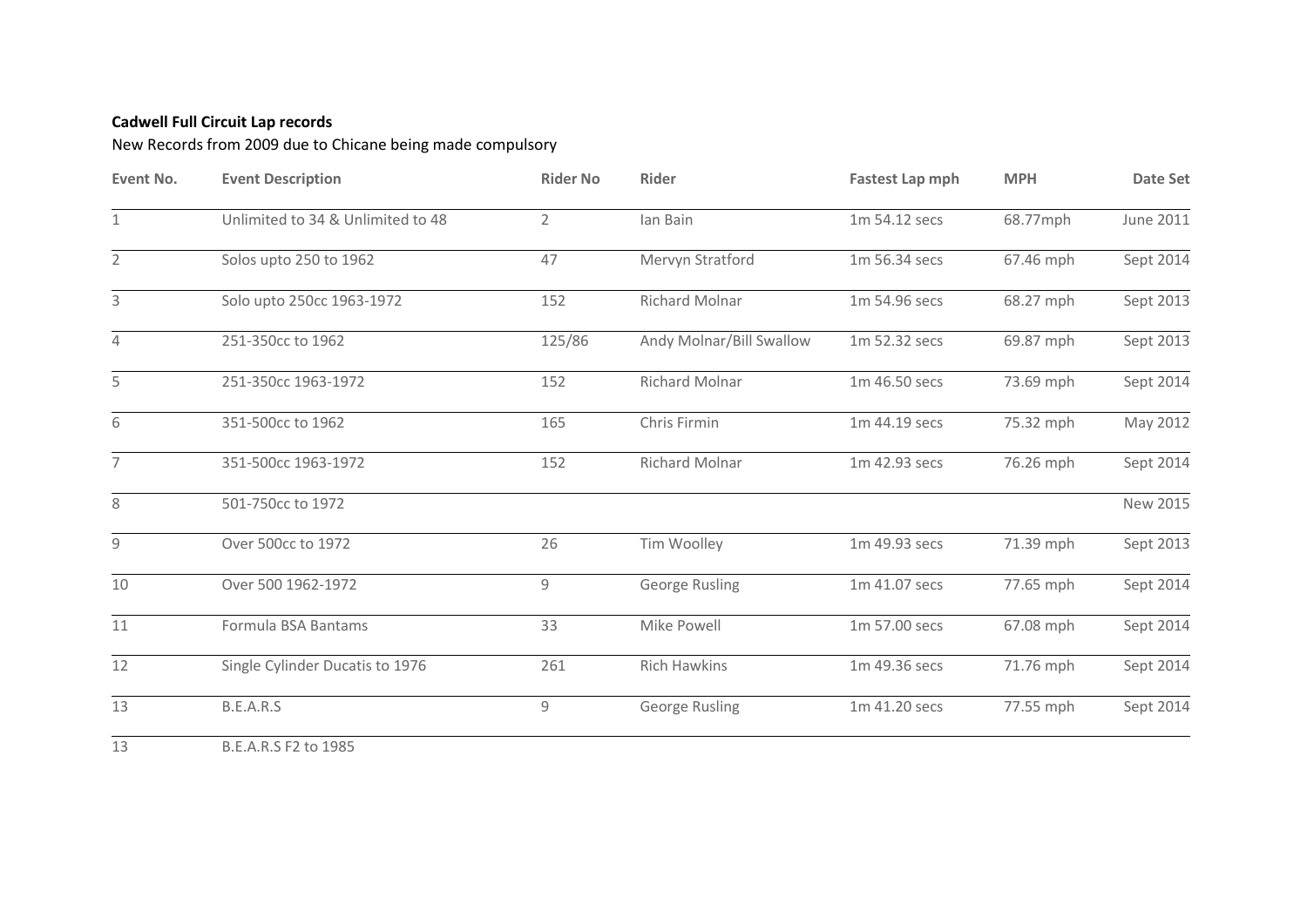| 14 | Japanese Air Cooled Solos upto 500cc to 1983 |     |                              |               |           |           |
|----|----------------------------------------------|-----|------------------------------|---------------|-----------|-----------|
| 15 | Sidecar Outfits Unlimited to 1958            | 31  | Nick Weston / Billy Weston   | 2m 06.61 secs | 61.99mph  | 2009      |
|    | Sidecar Based Three-wheelers upto 750cc to   |     | Steve Stevenson / Jono       |               |           |           |
| 16 | 1972                                         | 42  | Borrington                   | 2m 01.85 secs | 64.41 mph | Sept 2012 |
| 17 | B3, Cyclecars & Morgans Unlimited to 1972    | 34  | <b>Bill Tuer/Maggie Tuer</b> | 1m 55.40 secs | 68.01 mph | 2009      |
| 18 | B.E.A.R.S Sidecars to 1986                   | 13  | John Lorriman/Jim Steel      | 2m 09.95 secs | 60.39 mph | Sept 2014 |
| 19 | <b>Geared Scooters</b>                       | 62  | Ryan Saxelby                 | 1m 52.08 secs | 70.02 mph | Sept 2013 |
| 20 | Scooter Zips                                 | 83  | Craig Bewey                  | 1m 56.31 secs | 67.47 mph | Sept 2014 |
| 21 | <b>Novices</b>                               | 66  | Ron Maul                     | 1m 58.20 secs | 66.40 mph | 2009      |
| 50 | Over 50s Solos                               | 26  | Tim Woolley                  | 1m 48.78 secs | 72.15 mph | June 2011 |
| 53 | Over 50s Charioteers                         | 111 | Chris Nickels/Debbie Salter  | 2m 07.12 secs | 61.74 mph | Sept 2014 |
|    | Sidecar C of C                               | 34  | <b>Bill Tuer/Maggie Tuer</b> | 1m 56.72 secs | 67.24 mph | Sept 2011 |
| 30 | <b>R.Powell Memorial</b>                     | 256 | Nick Bramley                 | 1m 58.61 secs | 67.24 mph | Sept 2012 |
|    | Solo C of C                                  |     |                              |               |           |           |
|    | Tom Miller                                   |     |                              |               |           |           |
|    | Lansdowne                                    | 68  | Michael Russell              | 1m 44.80 secs | 74.89 mph | Sept 2012 |